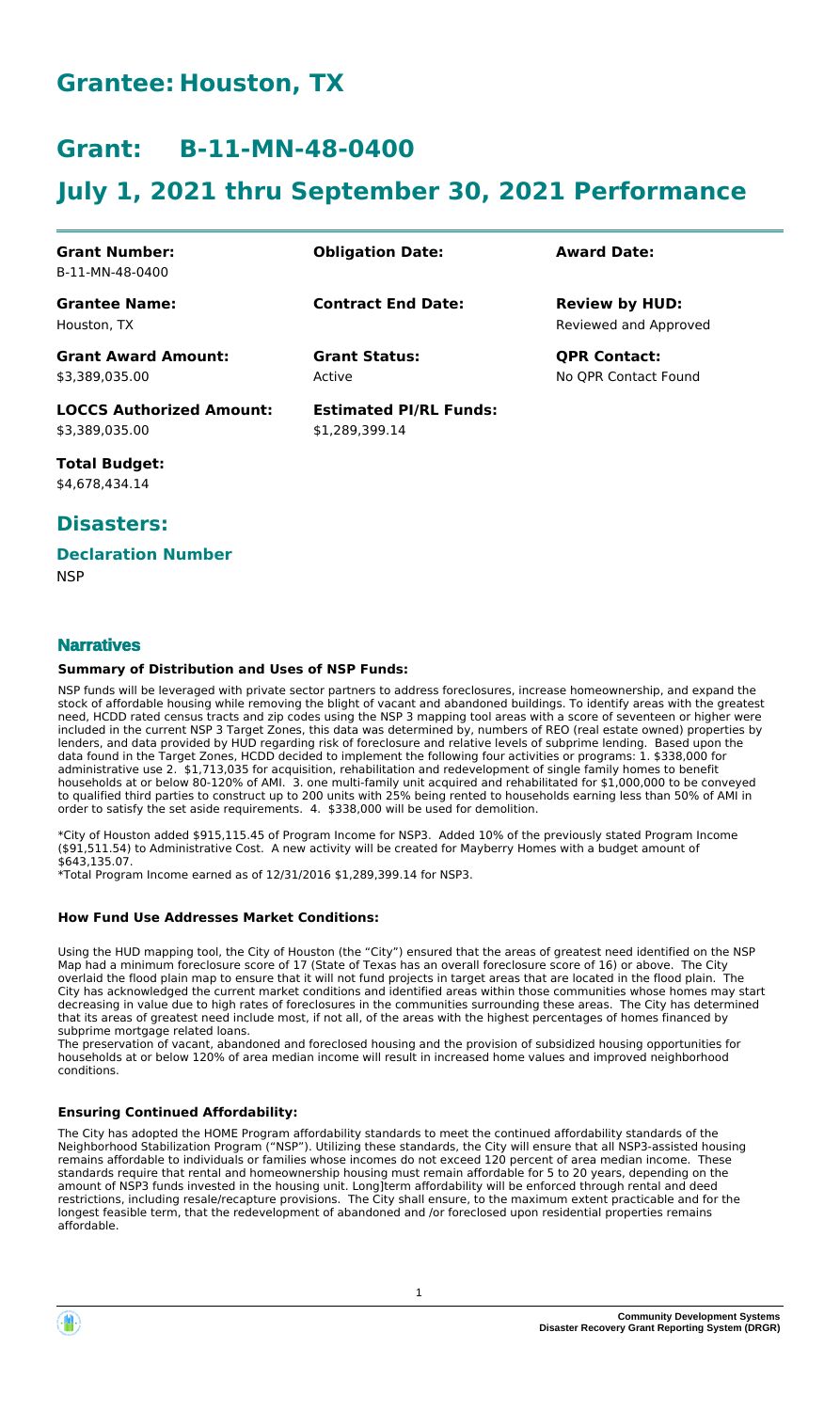### **Definition of Blighted Structure:**

Blighted Structure - A residential or commercial building that exhibits an extensive level of physical decline or decay, as further defined in the City of Houston's ordinances at the following link: http://library.municode.com/HTML/10123/level3/COOR\_CH10BUNEPR\_ARTXIVABUNVIBL.html

#### **Definition of Affordable Rents:**

The city will identify areas of foreclosed abandoned and vacant properties that can be used to provide greatest impact in communities hit the hardest by foreclosures.

 HOME program's definition of affordable rents will be used for projects funded by the City of Houston HCDD NSP3. These are updated annually by the U.S. Department of Housing and Urban Development. HOME Program rent limits are available at www.hud.gov.

#### **Housing Rehabilitation/New Construction Standards:**

The City is will utilize the following building standards to govern single family or multi-family dwellings purchased and/or rehabilitated/constructed through the NSP program :

- 1. The City of Houston's current property rehabilitation standards for single and multifamily rehabilitation projects.
- 2. The City of Houston's Local Maintenance and Building Code
- 3. Section 8 Housing Quality Standards The Energy Standards for New Homes and Model Energy Code
- 5. ANSI Standards for handicap accessibility
- HUD Guidelines for the Evaluation and Control of Lead Based Paint Hazards in Housing.

#### **Vicinity Hiring:**

The City of Houston shall, to the maximum extent feasible, provide for the hiring of employees who reside in the vicinity of NSP3 projects or contract with small businesses that are owned and operated by persons residing in the vicinity of such project. The City will achieve this by including such requirements in NSP agreements with developers and subrecipient; require developers and subrecipients to include plans for vicinity hiring in proposals for funding; and will establish a periodic reporting system including back up documentation from developers and subrecipients to ensure that those requirements are met. The City will also work through community based workforce development organizations to identify opportunities for vicinity hiring compliance and match these with NSP developers and subrecipients.

#### **Procedures for Preferences for Affordable Rental Dev.:**

The City of Houston HCDD certifies that it will be abide by the procedures described in its NSP3 Abbreviated Plan to create preferences for the development of affordable rental housing for properties assisted with NSP3 funds.

#### **Grantee Contact Information:**

Chau Pham City of Houston, Housing and Community Development Department ("HCDD") 2100 Travis Street, Houston TX 77002 chau.pham@houstontx.gov 832-394-6223

| <b>Overall</b>                                     | <b>This Report Period</b> | <b>To Date</b> |
|----------------------------------------------------|---------------------------|----------------|
| <b>Total Projected Budget from All Sources</b>     | \$0.00                    | \$4,678,434.14 |
| <b>Total Budget</b>                                | \$0.00                    | \$4,678,434.14 |
| <b>Total Obligated</b>                             | \$0.00                    | \$4,678,434.13 |
| <b>Total Funds Drawdown</b>                        | \$0.00                    | \$4,678,434.13 |
| <b>Program Funds Drawdown</b>                      | \$0.00                    | \$3,389,034.99 |
| <b>Program Income Drawdown</b>                     | \$0.00                    | \$1,289,399.14 |
| <b>Program Income Received</b>                     | \$0.00                    | \$1,289,399.14 |
| <b>Total Funds Expended</b>                        | \$0.00                    | \$4,636,229.07 |
| <b>HUD Identified Most Impacted and Distressed</b> | \$0.00                    | \$0.00         |
| <b>Other Funds</b>                                 | \$0.00                    | \$0.00         |
| <b>Match Funds</b>                                 | \$0.00                    | \$0.00         |
| Non-Match Funds                                    | \$0.00                    | \$0.00         |
| <b>Funds Expended</b>                              |                           |                |

| <b>Overall</b>                                    | <b>This Period</b> | <b>To Date</b> |
|---------------------------------------------------|--------------------|----------------|
| City of Houston Housing and Community Development | \$0.00             | \$1,264,734.85 |
| Mayberry Homes, Inc.2                             | \$0.00             | \$3,211,494.22 |
| Tejano Center for Community Concerns              | \$0.00             | \$160,000,00   |



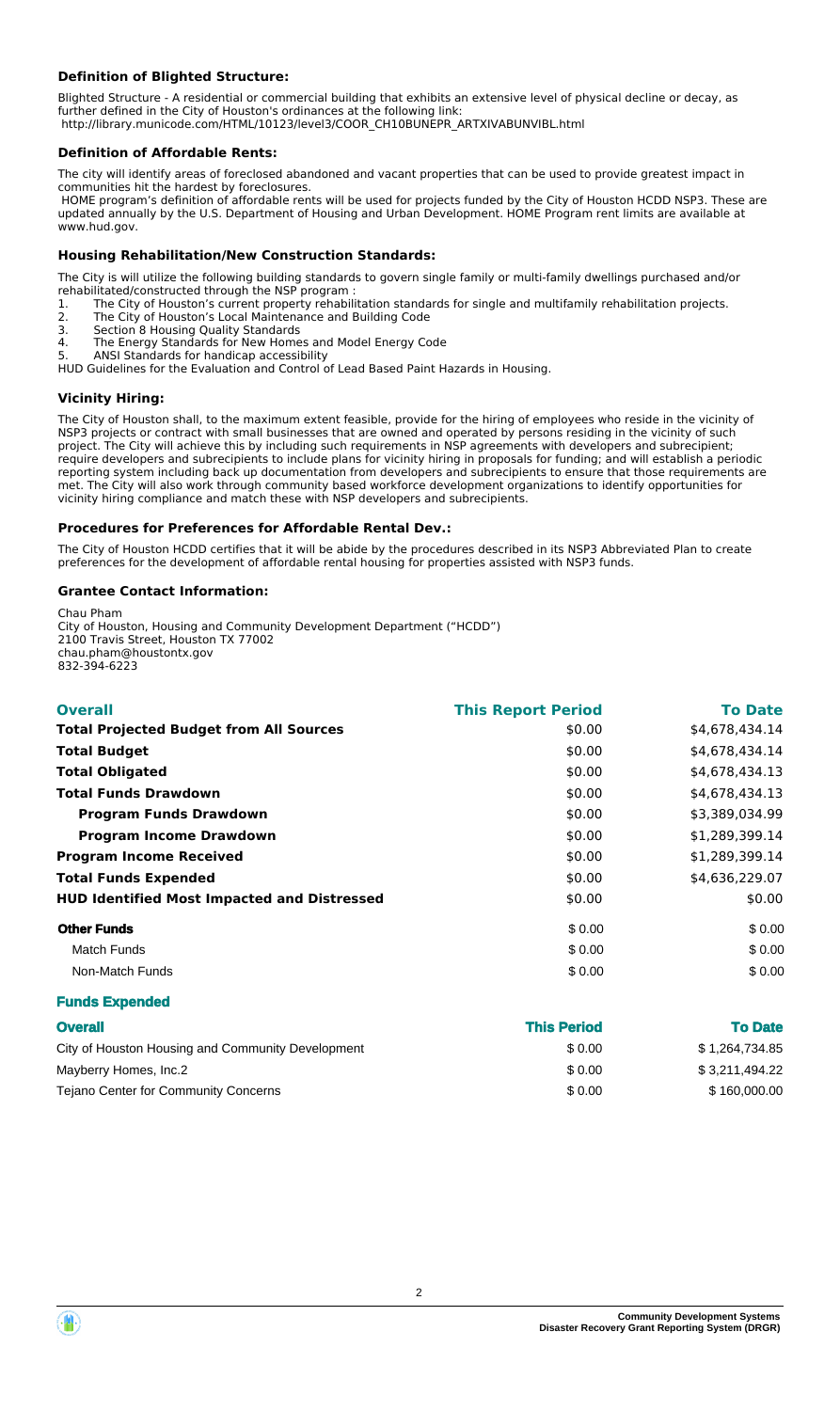# **Progress Toward Required Numeric Targets**

| <b>Requirement</b>                       | <b>Target</b>  | <b>Projected</b> | <b>Actual</b>  |
|------------------------------------------|----------------|------------------|----------------|
| <b>Overall Benefit Percentage</b>        | 99.99%         | $.00\%$          | $.00\%$        |
| <b>Minimum Non Federal Match</b>         | \$.00          | \$.00            | \$.00          |
| <b>Overall Benefit Amount</b>            | \$4,211,073.07 | \$.00            | \$.00          |
| <b>Limit on Public Services</b>          | \$508,355.25   | \$.00            | \$.00          |
| <b>Limit on Admin/Planning</b>           | \$338,903.50   | \$466,939.92     | \$466,939.91   |
| <b>Limit on Admin</b>                    | \$.00          | \$466,939.92     | \$466,939.91   |
| <b>Most Impacted and Distressed</b>      | \$.00          | \$517,324.15     | \$.00          |
| <b>Progress towards LH25 Requirement</b> | \$1,169,608.54 |                  | \$1,476,416.08 |

# **Overall Progress Narrative:**

The Projected Accomplishments and the Projected Total of Benefeciaries is increased by 1 property to reflect Actual data for project 14G-11H13.

## **Project Summary**

| <b>Project #, Project Title</b>                 | <b>This Report</b>                      | <b>To Date</b>                          |                                         |
|-------------------------------------------------|-----------------------------------------|-----------------------------------------|-----------------------------------------|
|                                                 | <b>Program Funds</b><br><b>Drawdown</b> | <b>Project Funds</b><br><b>Budgeted</b> | <b>Program Funds</b><br><b>Drawdown</b> |
| 04-Demo, Demolition                             | \$0.00                                  | \$840,000,00                            | \$840,000.00                            |
| 14G-AQU-SF, Single Family Acquisition and Rehab | \$0.00                                  | \$3,371,494.22                          | \$2.254.959.47                          |
| 21A-11A01, Program Administration               | \$0.00                                  | \$466.939.92                            | \$294.075.52                            |
| 9999, Restricted Balance                        | \$0.00                                  | \$0.00                                  | \$0.00                                  |

# **Activities**

**Project # / 14G-AQU-SF / Single Family Acquisition and Rehab**

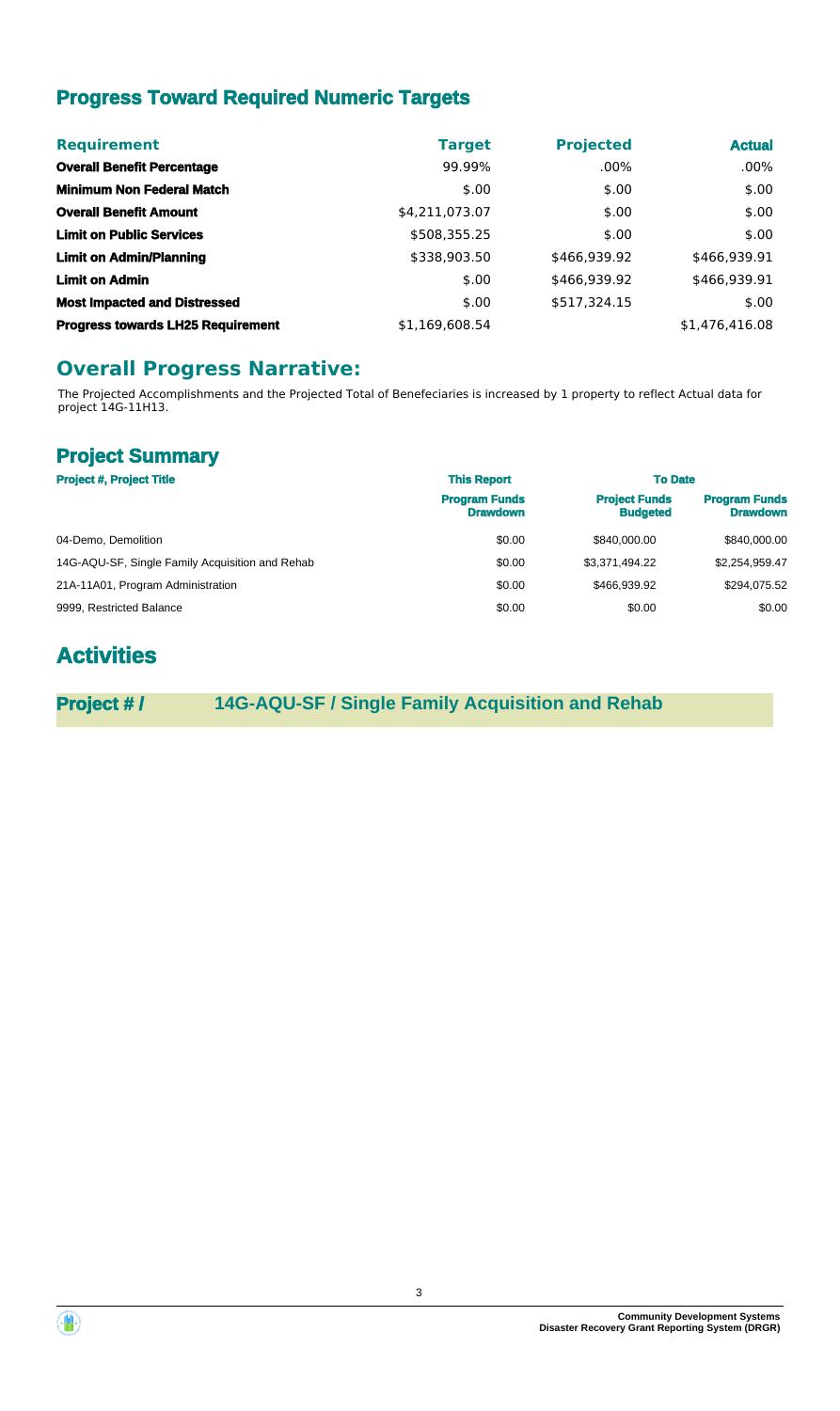# **Grantee Activity Number: 14G-11H10 Activity Title: Mayberry SF A/R LMMI**

| <b>Activity Type:</b>                                   | <b>Activity Status:</b>                    |
|---------------------------------------------------------|--------------------------------------------|
| Rehabilitation/reconstruction of residential structures | Completed                                  |
| <b>Project Number:</b>                                  | <b>Project Title:</b>                      |
| 14G-AQU-SF                                              | Single Family Acquisition and Rehab        |
| <b>Projected Start Date:</b>                            | <b>Projected End Date:</b>                 |
| 08/01/2011                                              | 08/01/2015                                 |
| <b>Benefit Type:</b>                                    | <b>Completed Activity Actual End Date:</b> |
| Direct (HouseHold)                                      |                                            |
| <b>National Objective:</b>                              | <b>Responsible Organization:</b>           |
| NSP Only - LMMI                                         | City of Houston Housing and Community      |

| <b>Overall</b>                                 | <b>Jul 1 thru Sep 30, 2021</b> | <b>To Date</b> |
|------------------------------------------------|--------------------------------|----------------|
| <b>Total Projected Budget from All Sources</b> | \$0.00                         | \$1,025,517.50 |
| <b>Total Budget</b>                            | \$0.00                         | \$1,025,517.50 |
| <b>Total Obligated</b>                         | \$0.00                         | \$1,025,517.50 |
| <b>Total Funds Drawdown</b>                    | \$0.00                         | \$1,025,517.50 |
| <b>Program Funds Drawdown</b>                  | \$0.00                         | \$1,025,517.50 |
| <b>Program Income Drawdown</b>                 | \$0.00                         | \$0.00         |
| <b>Program Income Received</b>                 | \$0.00                         | \$321,500.63   |
| <b>Total Funds Expended</b>                    | \$0.00                         | \$1,025,517.50 |
| City of Houston Housing and Community          | \$0.00                         | \$0.00         |
| Mayberry Homes, Inc.2                          | \$0.00                         | \$1,025,517.50 |
| <b>Most Impacted and Distressed Expended</b>   | \$0.00                         | \$0.00         |

## **Activity Description:**

HCDD will, through an RFQ/RFP process, select qualified developers and/or subrecipients that will acquire foreclosed and/or abandoned single-family properties. Foreclosed properties shall be purchased at a maximum of 99% of appraised value. Properties will be secured and/or demolished as needed for safety and blight removal. The selected developers and/or subrecipients will rehabilitate existing houses or build new homes on such lots. These developers and/or subrecipients then will sell these properties to qualified low-income buyers. HCDD will work with developers and subrecipients to insure that any displacement that results from this activity will comply with URA.

Developers and subrecipients will be required to set aside at least 25% of the NSP allocation to serve households at or below 50% of area median income. Households earning less than 50% of area median income will be affirmatively sought for participation in this program. The remaining homes will serve households at or below 120% of area medium income. Proceeds from each such sale will be returned to HCDD or retained by the developer or subrecipient, in accordance with established resale and recapture provisions and other terms of the agreement by and between HCDD and each such developer or subrecipient.

Homebuyers will be required to take an 8 hour training course to qualify for purchasing one of these homes, and utilized only lender identified within the approved lender list and that comply with the current HCDD policy prohibiting subprime lending. Use of sub-prime loans will be disallowed. In lieu of such loans, additional subsidies will be considered to see that buyers are committed to mortgages that they can afford. Affordability periods will reflect total subsidy allocated per homeowner based on the amount of funds made available to a buyer per the terms of the City's Neighborhood Stabilization Program. Long term affordability will be ensured via the affordability covenants and/or second mortgage normally placed by HCDD on the homes.

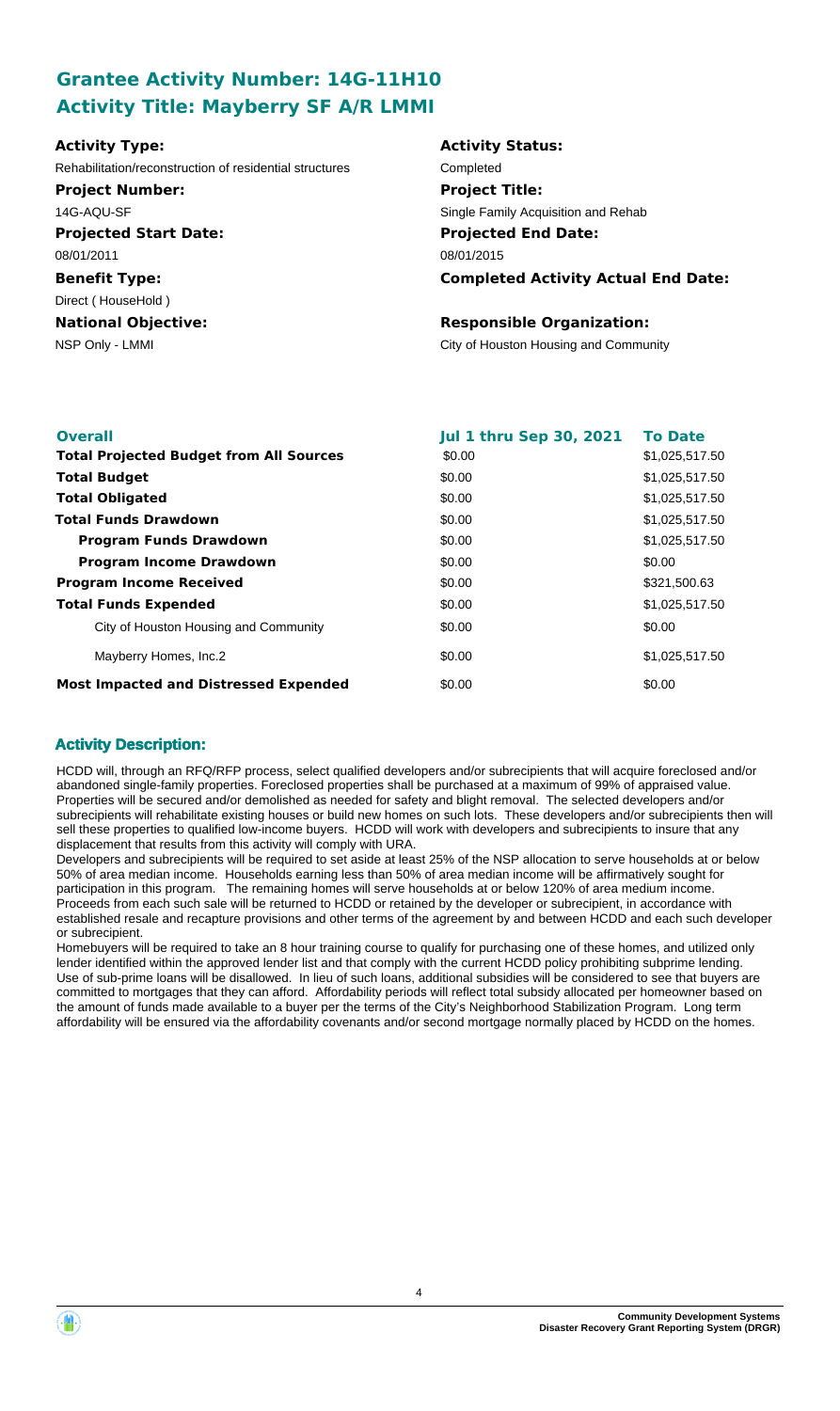## **Location Description:**

HCDD will prioritize the expenditure of NSP 3 funds in its identified areas of greatest need.

### **Activity Progress Narrative:**

The number of Projected Properties and This Report Period was decreased from 15 to 9 to reflect the Actual Accomplishments.

The DRGR system does not allow the "To Date Mod" to be increased grom 6 to 9 in the "# Owner Households" and "# of Households", therefore this increase needs to be mentioned in this Narratives.

### **Accomplishments Performance Measures**

|                    | <b>This Report Period</b> | <b>Cumulative Actual Total / Expected</b> |
|--------------------|---------------------------|-------------------------------------------|
|                    | <b>Total</b>              | <b>Total</b>                              |
| # of Properties    | 0                         | 9/9                                       |
|                    |                           |                                           |
|                    | <b>This Report Period</b> | <b>Cumulative Actual Total / Expected</b> |
|                    | <b>Total</b>              | <b>Total</b>                              |
| # of Housing Units | 0                         | 9/9                                       |

## **Beneficiaries Performance Measures**

|                |     |     | <b>This Report Period</b> |     | <b>Cumulative Actual Total / Expected</b> |              |          |
|----------------|-----|-----|---------------------------|-----|-------------------------------------------|--------------|----------|
|                | LOW | Mod | <b>Total</b>              | Low | Mod                                       | <b>Total</b> | Low/Mod% |
| # of Permanent |     |     |                           | 0/0 | 0/0                                       | 0/0          |          |

**# of Singlefamily Units** 0 9/9

|                 |     |            | <b>This Report Period</b> |     | <b>Cumulative Actual Total / Expected</b> |              |          |
|-----------------|-----|------------|---------------------------|-----|-------------------------------------------|--------------|----------|
|                 | Low | <b>Mod</b> | Total                     | Low | <b>Mod</b>                                | <b>Total</b> | Low/Mod% |
| # of Households |     |            |                           | 0/0 | 6/9                                       | 9/9          | 66.67    |
| # Owner         |     |            |                           | 0/0 | 6/9                                       | 9/9          | 66.67    |

## **Activity Locations**

#### **No Activity Locations found.**

| <b>Other Funding Sources</b>       | <b>Amount</b> |
|------------------------------------|---------------|
| NSP <sub>3</sub>                   | \$0.00        |
| <b>Total Other Funding Sources</b> | \$0.00        |

## **Other Funding Sources Budgeted - Detail**

**No Other Match Funding Sources Found**

**Activity Supporting Documents:** None



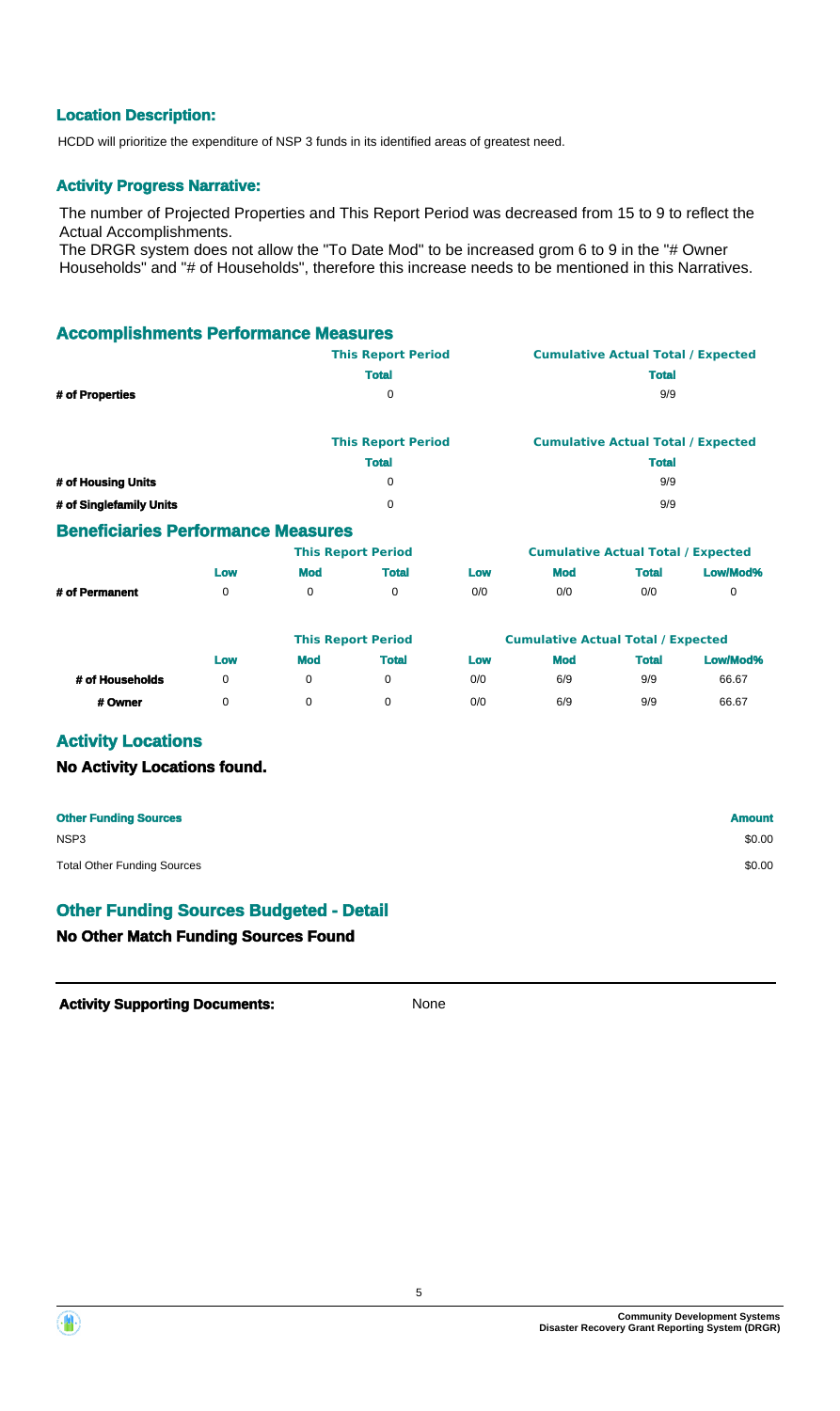# **Grantee Activity Number: 14G-11H13 Activity Title: Tejano SF A/R LMMI**

| <b>Activity Type:</b>                                   | <b>Activity Status:</b>                     |
|---------------------------------------------------------|---------------------------------------------|
| Rehabilitation/reconstruction of residential structures | Completed                                   |
| <b>Project Number:</b>                                  | <b>Project Title:</b>                       |
| 14G-AQU-SF                                              | Single Family Acquisition and Rehab         |
| <b>Projected Start Date:</b>                            | <b>Projected End Date:</b>                  |
| 05/07/2013                                              | 02/15/2014                                  |
| <b>Benefit Type:</b>                                    | <b>Completed Activity Actual End Date:</b>  |
| Direct (HouseHold)                                      |                                             |
| <b>National Objective:</b>                              | <b>Responsible Organization:</b>            |
| NSP Only - LMMI                                         | <b>Tejano Center for Community Concerns</b> |

| <b>Overall</b>                                 | <b>Jul 1 thru Sep 30, 2021</b> | <b>To Date</b> |
|------------------------------------------------|--------------------------------|----------------|
| <b>Total Projected Budget from All Sources</b> | \$0.00                         | \$160,000.00   |
| <b>Total Budget</b>                            | \$0.00                         | \$160,000.00   |
| <b>Total Obligated</b>                         | \$0.00                         | \$160,000.00   |
| <b>Total Funds Drawdown</b>                    | \$0.00                         | \$160,000.00   |
| <b>Program Funds Drawdown</b>                  | \$0.00                         | \$0.00         |
| <b>Program Income Drawdown</b>                 | \$0.00                         | \$160,000.00   |
| <b>Program Income Received</b>                 | \$0.00                         | \$19,445.67    |
| <b>Total Funds Expended</b>                    | \$0.00                         | \$160,000.00   |
| Mayberry Homes, Inc.2                          | \$0.00                         | \$0.00         |
| <b>Tejano Center for Community Concerns</b>    | \$0.00                         | \$160,000.00   |
| <b>Most Impacted and Distressed Expended</b>   | \$0.00                         | \$0.00         |

## **Activity Description:**

The City of Houston secured Tejano Center to carry out this project to rehabilitate single Family Homes.

### **Location Description:**

NSP 3 Target Zones

### **Activity Progress Narrative:**

The Projected Accomplishments and the Projected Total of Benefeciaries is increased by 1 property to reflect Actual data.

### **Accomplishments Performance Measures**

**This Report Period Cumulative Actual Total / Expected Total Total**